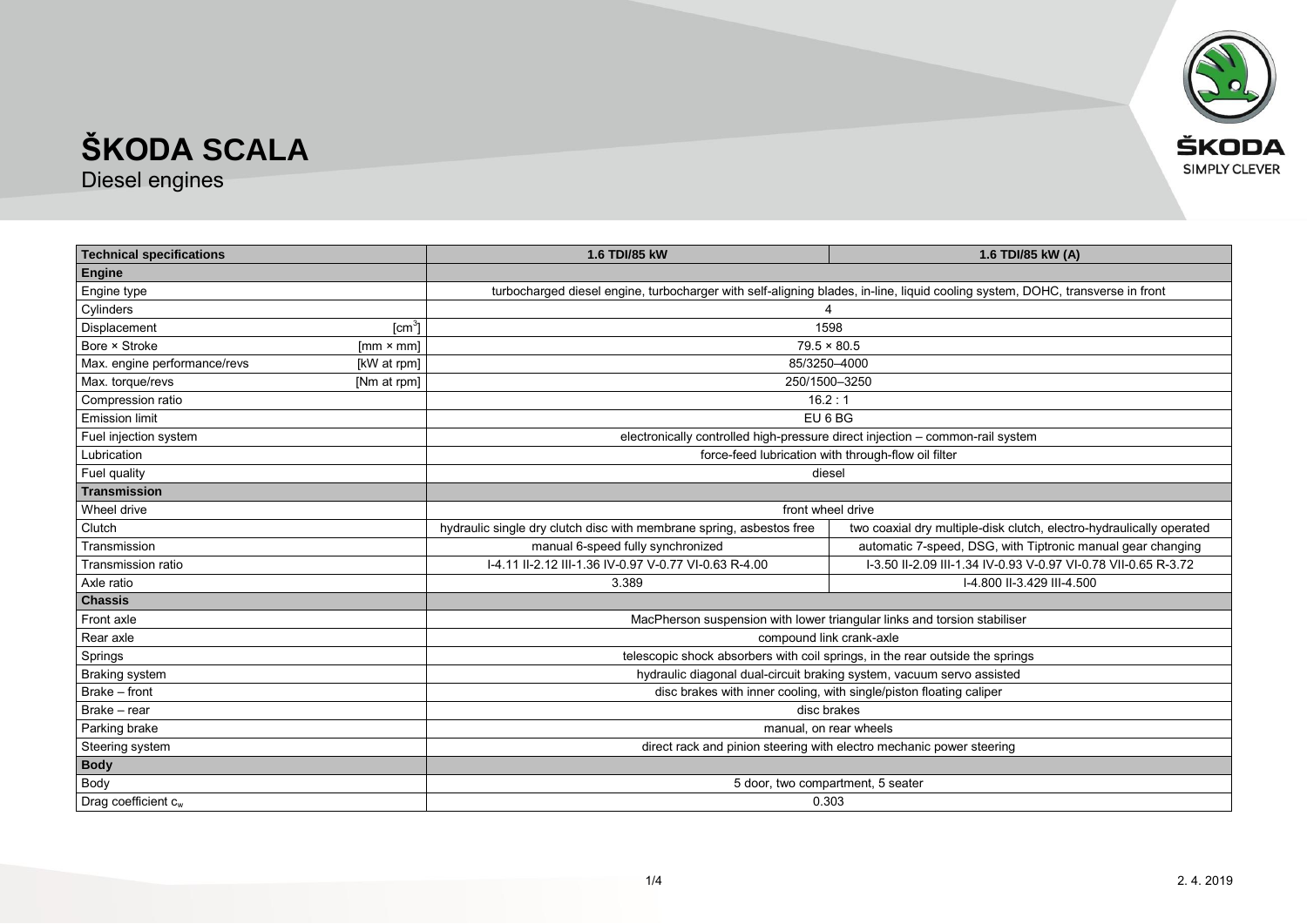

Diesel engines

| <b>Technical specifications</b>             |                                                                                                                                                                                                                                                                                                                                                                                                                                                                                                                                                                                                                                                                                                                                                                                                                                                                                | 1.6 TDI/85 kW | 1.6 TDI/85 kW (A) |  |
|---------------------------------------------|--------------------------------------------------------------------------------------------------------------------------------------------------------------------------------------------------------------------------------------------------------------------------------------------------------------------------------------------------------------------------------------------------------------------------------------------------------------------------------------------------------------------------------------------------------------------------------------------------------------------------------------------------------------------------------------------------------------------------------------------------------------------------------------------------------------------------------------------------------------------------------|---------------|-------------------|--|
| <b>Outside dimensions</b>                   |                                                                                                                                                                                                                                                                                                                                                                                                                                                                                                                                                                                                                                                                                                                                                                                                                                                                                |               |                   |  |
| Length                                      | [mm]                                                                                                                                                                                                                                                                                                                                                                                                                                                                                                                                                                                                                                                                                                                                                                                                                                                                           | 4362          |                   |  |
| Width                                       | [mm]                                                                                                                                                                                                                                                                                                                                                                                                                                                                                                                                                                                                                                                                                                                                                                                                                                                                           | 1793          |                   |  |
| Height (at kerb weight)                     | [mm]                                                                                                                                                                                                                                                                                                                                                                                                                                                                                                                                                                                                                                                                                                                                                                                                                                                                           | 1471          |                   |  |
| Wheel base                                  | [mm]                                                                                                                                                                                                                                                                                                                                                                                                                                                                                                                                                                                                                                                                                                                                                                                                                                                                           | 2649          |                   |  |
| Clearance (at kerb weight)                  | [mm]                                                                                                                                                                                                                                                                                                                                                                                                                                                                                                                                                                                                                                                                                                                                                                                                                                                                           | 149           |                   |  |
| Height of the loading sill (at kerb weight) | [mm]                                                                                                                                                                                                                                                                                                                                                                                                                                                                                                                                                                                                                                                                                                                                                                                                                                                                           | 665           |                   |  |
| <b>Track front</b>                          | [mm]                                                                                                                                                                                                                                                                                                                                                                                                                                                                                                                                                                                                                                                                                                                                                                                                                                                                           | 1531          |                   |  |
| Track rear                                  | [mm]                                                                                                                                                                                                                                                                                                                                                                                                                                                                                                                                                                                                                                                                                                                                                                                                                                                                           | 1516          |                   |  |
| <b>Inside dimensions</b>                    |                                                                                                                                                                                                                                                                                                                                                                                                                                                                                                                                                                                                                                                                                                                                                                                                                                                                                |               |                   |  |
| Width of front seats                        | [mm]                                                                                                                                                                                                                                                                                                                                                                                                                                                                                                                                                                                                                                                                                                                                                                                                                                                                           | 1439          |                   |  |
| Width of rear seats                         | [mm]                                                                                                                                                                                                                                                                                                                                                                                                                                                                                                                                                                                                                                                                                                                                                                                                                                                                           | 1425          |                   |  |
| Headroom in front seats                     | [mm]                                                                                                                                                                                                                                                                                                                                                                                                                                                                                                                                                                                                                                                                                                                                                                                                                                                                           | 1031          |                   |  |
| Headroom in rear seats                      | [mm]                                                                                                                                                                                                                                                                                                                                                                                                                                                                                                                                                                                                                                                                                                                                                                                                                                                                           | 982           |                   |  |
| Storage capacity                            |                                                                                                                                                                                                                                                                                                                                                                                                                                                                                                                                                                                                                                                                                                                                                                                                                                                                                | 467           |                   |  |
| Storage capacity with rear seatback folded  | $[] \centering \includegraphics[width=0.47\textwidth]{Figures/PD1.png} \caption{The 3D (black) model for the 3D (black) model. The left side is the same time. The right side is the same time. The right side is the same time. The right side is the same time. The right side is the same time. The right side is the same time. The right side is the same time. The right side is the same time. The right side is the same time. The right side is the same time. The right side is the same time. The right side is the same time. The right side is the same time. The right side is the same time. The right side is the same time. The right side is the same time. The right side is the same time. The right side is the same time. The right side is the same time. The right side is the same time. The right side is the same time. The right side is the same$ | 1410          |                   |  |
| down                                        |                                                                                                                                                                                                                                                                                                                                                                                                                                                                                                                                                                                                                                                                                                                                                                                                                                                                                |               |                   |  |
| Weights                                     |                                                                                                                                                                                                                                                                                                                                                                                                                                                                                                                                                                                                                                                                                                                                                                                                                                                                                |               |                   |  |
| Kerb weight - incl. driver*                 | [kg]                                                                                                                                                                                                                                                                                                                                                                                                                                                                                                                                                                                                                                                                                                                                                                                                                                                                           | 1324          | 1339              |  |
| Payload - incl. driver*                     | [kg]                                                                                                                                                                                                                                                                                                                                                                                                                                                                                                                                                                                                                                                                                                                                                                                                                                                                           | 511           | 510               |  |
| Total weight                                | [kg]                                                                                                                                                                                                                                                                                                                                                                                                                                                                                                                                                                                                                                                                                                                                                                                                                                                                           | 1760          | 1774              |  |
| Max. roof load                              | [kg]                                                                                                                                                                                                                                                                                                                                                                                                                                                                                                                                                                                                                                                                                                                                                                                                                                                                           | 75            |                   |  |
| Max. trailer load w/o brakes                | [kg]                                                                                                                                                                                                                                                                                                                                                                                                                                                                                                                                                                                                                                                                                                                                                                                                                                                                           | 650           | 660               |  |
| Max. trailer load with brakes - 12%         | $[kg] % \begin{center} % \includegraphics[width=\linewidth]{imagesSupplemental/Imetad-Architecture.png} % \end{center} % \caption { % \begin{subfigure}[M5]{0.23\textwidth} \includegraphics[width=\linewidth]{imagesSupplemental/Imetad-Architecture.png} } % \end{subfigure} % \begin{subfigure}[M5]{0.23\textwidth} \includegraphics[width=\linewidth]{imagesSupplemental/Imetad-Architecture.png} } % \end{subfigure} % \caption { % \begin{subfigure}[M5]{0.23\textwidth} \includegraphics[width=\linewidth]{imagesSupplemental/Imetad-Architecture.png} } % \end{subfigure} % \caption{ % \begin{subfigure}[M5]{0.23\textwidth} \includegraphics[width=\linewidth]{imagesSupplemental$                                                                                                                                                                                   | 1250          |                   |  |
| Max. trailer load with brakes $-8\%$        | $[kg] % \begin{center} % \includegraphics[width=\linewidth]{imagesSupplemental/Imetad-Architecture.png} % \end{center} % \caption { % \begin{subfigure}[M5]{0.23\textwidth} \includegraphics[width=\linewidth]{imagesSupplemental/Imetad-Architecture.png} } % \end{subfigure} % \begin{subfigure}[M5]{0.23\textwidth} \includegraphics[width=\linewidth]{imagesSupplemental/Imetad-Architecture.png} } % \end{subfigure} % \caption { % \begin{subfigure}[M5]{0.23\textwidth} \includegraphics[width=\linewidth]{imagesSupplemental/Imetad-Architecture.png} } % \end{subfigure} % \caption{ % \begin{subfigure}[M5]{0.23\textwidth} \includegraphics[width=\linewidth]{imagesSupplemental$                                                                                                                                                                                   | 1250          |                   |  |
| Max. nose weight                            | [kg]                                                                                                                                                                                                                                                                                                                                                                                                                                                                                                                                                                                                                                                                                                                                                                                                                                                                           | 75            |                   |  |
| Liquids                                     |                                                                                                                                                                                                                                                                                                                                                                                                                                                                                                                                                                                                                                                                                                                                                                                                                                                                                |               |                   |  |
| Tank capacity                               | $[] \centering \includegraphics[width=0.47\textwidth]{images/TrDiM1-Architecture.png} \caption{The 3D (top) and 4D (top) are used for the 3D (bottom) and 3D (bottom).} \label{TrDiM1-Architecture}$                                                                                                                                                                                                                                                                                                                                                                                                                                                                                                                                                                                                                                                                           | 50            |                   |  |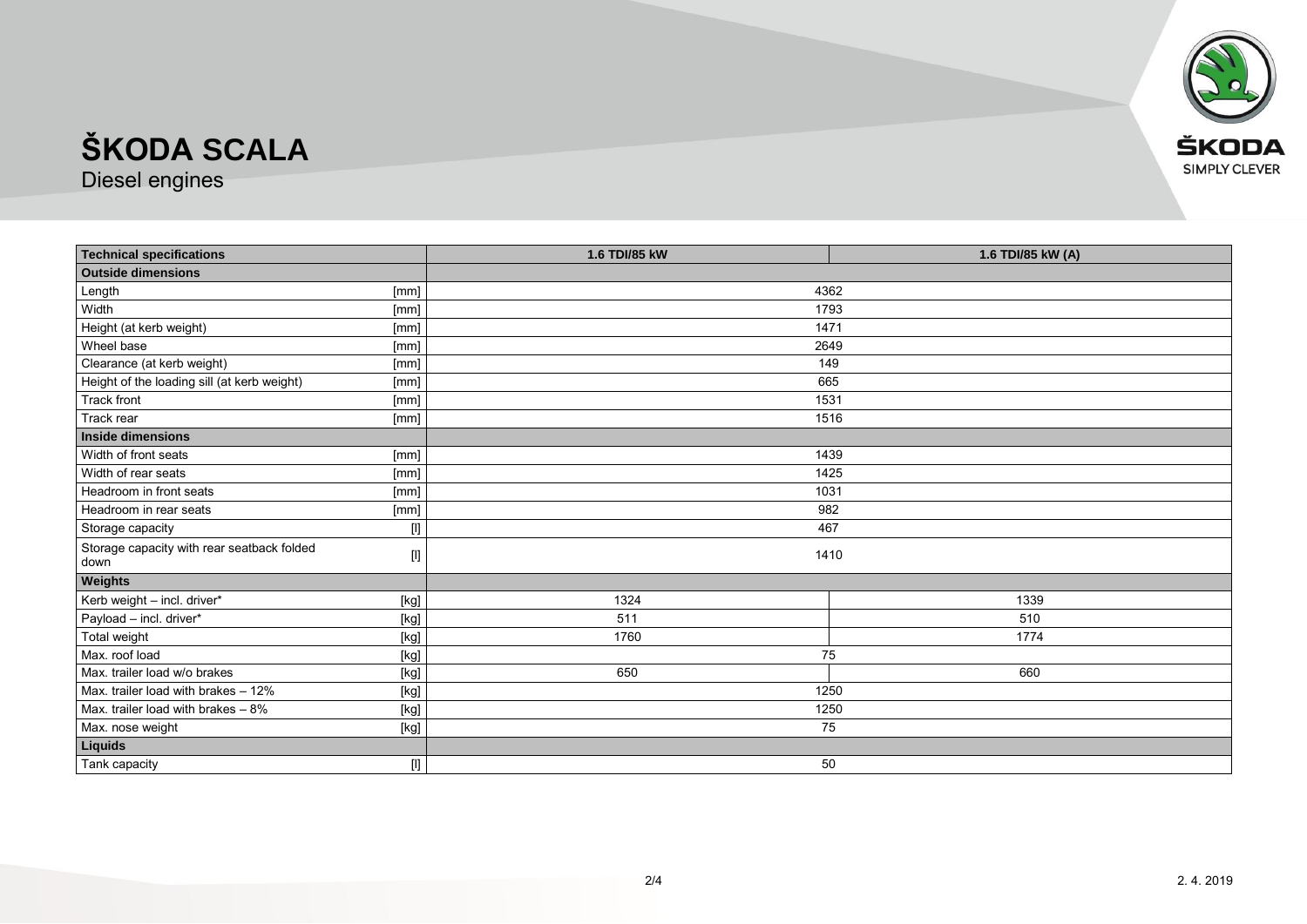

Diesel engines

| <b>Technical specifications</b> |            | 1.6 TDI/85 kW | 1.6 TDI/85 kW (A) |
|---------------------------------|------------|---------------|-------------------|
| Performance/consumption         |            |               |                   |
| Maximum speed                   | [km/h]     | 201           | 200               |
| Acceleration 0-100 km/h         | [s]        | 10.1          | 10.3              |
| Fuel consumption (NEDC)         |            |               |                   |
| - urban                         | [l/100 km] | 5.1           | 4.9               |
| - extra-urban                   | [l/100 km] | 3.6           | 3.7               |
| - combined                      | [1/100 km] | 4.2           | 4.                |
| $CO2$ emissions                 | [g/km]     | 108           | 108               |
| Turning circle diameter         | [m]        | 10.2          |                   |

The technical data is valid for the basic version.

\* Figures apply to basic version, weight of driver 75 kg.

The specified fuel consumption and emission data have been determined according to the measurement procedures prescribed by law. Since 1st September 2017, certain new vehicles are already being typeapproved according to the Worldwide Harmonized Light Vehicles Test Procedure (WLTP), a more realistic test procedure for measuring fuel consumption and CO<sub>2</sub> emissions. Starting on September 1st 2018, the New European Driving Cycle (NEDC) will be replaced by the WLTP in stages. Owing to the more realistic test conditions, the fuel consumption and CO<sub>2</sub> emissions measured according to the WLTP will, in many cases, be higher than those measured according to the NEDC.

We are currently still required by law to state the NEDC figures. In the case of new vehicles which have been type-approved according to the WLTP, the NEDC figures are derived from the WLTP data. It is possible to specify the WLTP figures voluntarily in addition until such time as this is required by law. In cases where the NEDC figures are specified as value ranges, these do not refer to a particular individual vehicle and do not constitute part of the sales offering. They are intended exclusively as a means of comparison between different vehicle types. Additional equipment and accessories (e.g. add-on parts, different tyre formats, etc.) may change the relevant vehicle parameters, such as weight, rolling resistance and aerodynamics, and, in conjunction with weather and traffic conditions and individual driving style, may affect fuel consumption, electrical power consumption,  $CO<sub>2</sub>$  emissions and the performance figures for the vehicle.